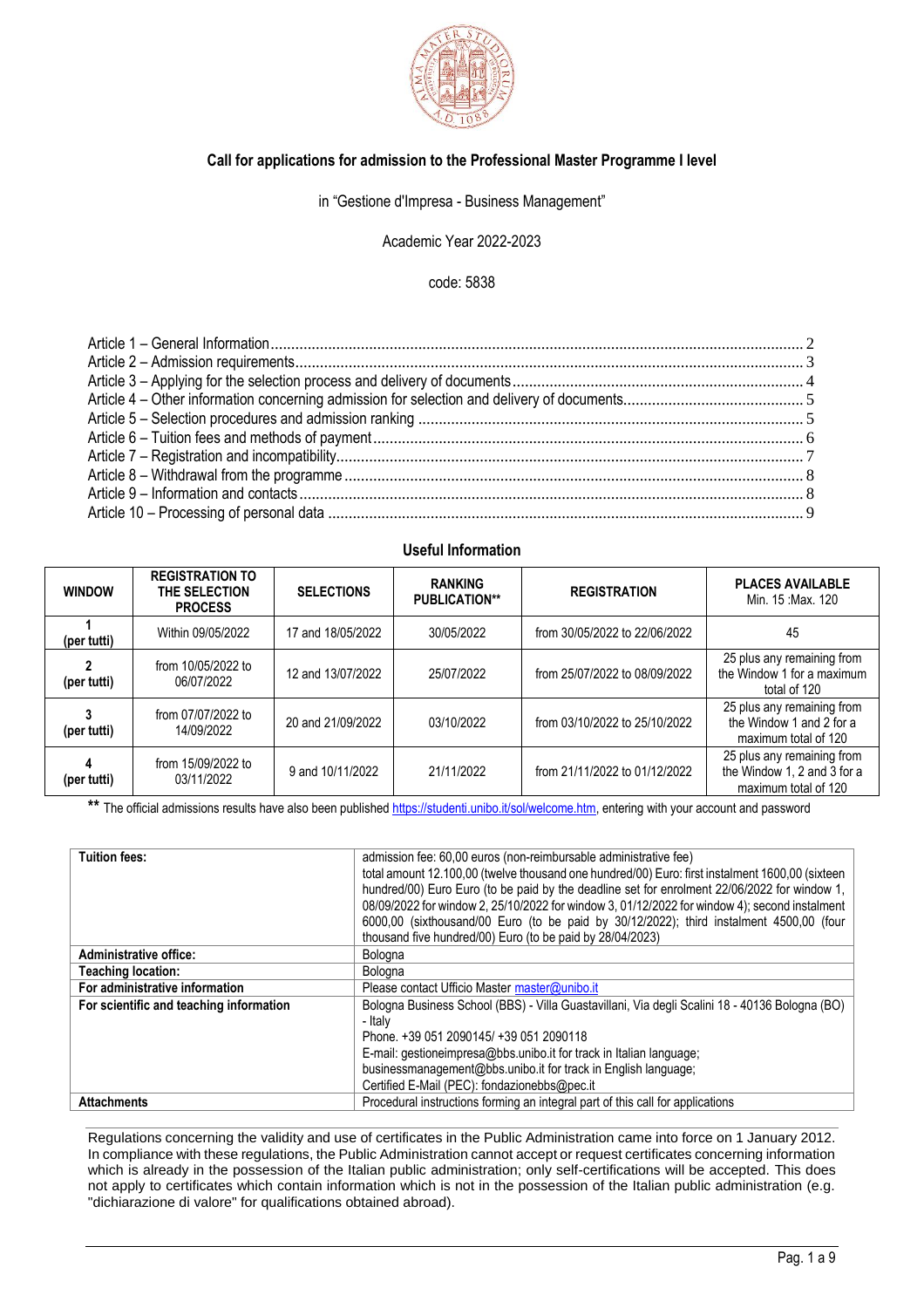

# **Article 1 – General Information**

- <span id="page-1-0"></span>1. Under the terms of Decree no. 270 of 22 October 2012 issued by the Italian Ministry of Education, University and Research, the Alma Mater Studiorum - University of Bologna, Bologna Campus, will run a I level Professional Master Programme in "Gestione d'Impresa – Business Management" for academic year 2022-2023.
- 2. The programme has been set up on the proposal Dipartimento di Scienze Aziendali DISA and is run in collaboration with Fondazione Bologna University Business School.
- 3. The programme lasts for one year (full-time attendance), classroom training is delivered in Italian for Italian Courses (with max 40 hours of English courses) and in English for English courses, and the programme awards 60 CFU credits and aims at enabling the students train figures capable of carrying out managerial activities in a company function or of competing over time for management positions. The sectoral focus provides an element of important competence and differentiation for the participant's entry into the labor market and for his / her ability to interpret conceptual competences in terms of an outlet market.
- 4. The master is divided into the following concentrations:

Italian Path

- Made in Italy
- Green Management and Sustainable Businesses
- Food and Wine
- Retail Management & E-Commerce
- Società Benefit, Impresa Sociale e Cooperativa

### English Path

- Italian Premium Brands
- Asian Markets
- Life Sciences and MedTech
- Tourism, Heritage and Events

The programme includes a part common to all concentrations (about the 60% of the classroom activities) and the remaining part specific to each one concentration.

At least 7 students must enrol in a concentration for it to be activated. In case of less than 7 enrolled students the management of the master reserves the right to not activate it.

The choice of concentration must be made in the Application Form that is sent by the candidate together with all the required documentation. The choice must be confirmed during the selection process. If the chosen concentration is not activate due to the insufficient number of enrolled students, the admitted candidate that has already completed the enrolment process can transfer to another concentration or can withdraw from the master with a reimbursement of the fees paid (except the administration fee).

In the moment that the selections are concluded, it will not be possible to change to another track, unless an exception is granted by the Director of studies.

5. The Master is a post-graduate course with a closed number of places.

Failure to reach the minimum number of participants or the failure to reach the minimum budget requirements will result in the master not being activated. In the case of non-activation the Ufficio Master will run the reimbursements of the first instalment (excluding the processing the fee) according the procedures issued by the University [https://www.unibo.it/en/teaching/enrolment-transfer-and-final-examination/tuition-fees-and-exemptions/how-to](https://www.unibo.it/en/teaching/enrolment-transfer-and-final-examination/tuition-fees-and-exemptions/how-to-obtain-a-refund-for-non-due-fees/how-to-obtain-a-refund-for-non-due-fees)[obtain-a-refund-for-non-due-fees/how-to-obtain-a-refund-for-non-due-fees](https://www.unibo.it/en/teaching/enrolment-transfer-and-final-examination/tuition-fees-and-exemptions/how-to-obtain-a-refund-for-non-due-fees/how-to-obtain-a-refund-for-non-due-fees)

Please note that the pre-registration admission fee (€60.00) will not be reimbursed, not even when the selection procedures are cancelled.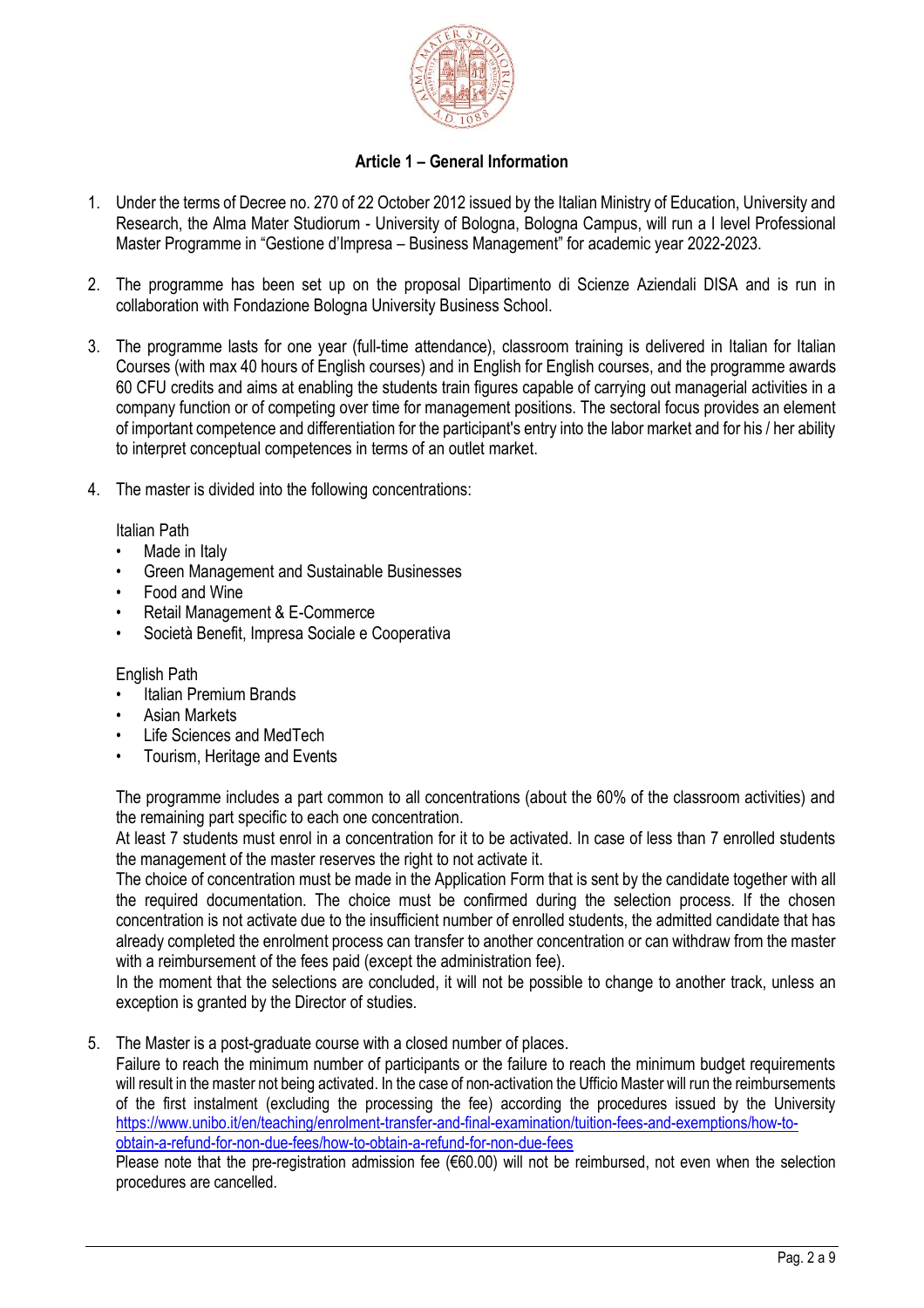

6. For the academic year 2022-2023, 120 places are available. There are 4 windows for pre-enrolment, selection and registration, as described in the table below:

| <b>WINDOW</b>    | <b>PRE-ENROLMENT</b>             | <b>SELECTIONS</b> | <b>REGISTRATION</b>              | <b>PLACES AVAILABLE</b>                                                       |
|------------------|----------------------------------|-------------------|----------------------------------|-------------------------------------------------------------------------------|
| (per tutti)      | Within 09/05/2022                | 17 and 18/05/2022 | from 30/05/2022 to<br>22/06/2022 | 45                                                                            |
| (per tutti)      | from 10/05/2022 to<br>06/07/2022 | 12 and 13/07/2022 | from 25/07/2022 to<br>08/09/2022 | 25 plus any remaining from the Window 1<br>for a maximum total of 120         |
| 3<br>(per tutti) | from 07/07/2022 to<br>14/09/2022 | 20 and 21/09/2022 | from 03/10/2022 to<br>25/10/2022 | 25 plus any remaining from the Window 1<br>and 2 for a maximum total of 120   |
| (per tutti)      | from 15/09/2022 to<br>03/11/2022 | 9 and 10/11/2022  | from 21/11/2022 to<br>01/12/2022 | 25 plus any remaining from the Window<br>1,2 and 3 for a maximum total of 120 |

**ATTENTION** - the 4 windows are independent paths and independently concluded IT IS NOT POSSIBLE, FOR EXAMPLE, TO PRE-REGISTER TO WINDOW 1 AND ATTEND THE SELECTIONS IN WINDOW 2.

At the closure of enrolment of each window, candidates who have not yet enrolled, lose the right to enrol.

A candidate not passing the selections of one window cannot participate in the selections of the next windows. If the number of enrolled students at the closing of the first window is less than the number of available places, the difference will be carried over to increase the maximum number of available places (120) in the second window.

- 7. Since it is impossible to predict how the COVID-19 health emergency will evolve and in order to ensure continuity, teaching activities may be delivered in a mixed format, both in person and remotely according the measures adopted by the University of Bologna.
- 8. The awarding of the professional master programme and the related university educational credit is subordinate to: the payment of all the fee instalments within the established deadlines (included the fees for late payments), the achievement of a minimum mandatory attendance of 70% of classroom activities, the completion of the internship/stage (curricular internship) hours or completion of the project work based on the requirement of the Master's study plan, passing the final examination with a grade of at least 18 out of 30 (all exams and assessments taken during the course of the master, at the end of each module or lessons, will not be individually recorded and will therefore not grant any separate credits. Any such exams and assessments, however, will be taken into account by the Examination Committee when deciding the final grade of each student).
- 9. At the end of the teaching activities, students will express their own opinions through an on-line questionnaire.
- 10. For students enrolled in the Professional Master's Programme, the University of Bologna makes available an online module on Health and Safety at Work; for more details refer to [https://www.unibo.it/en/services-and](https://www.unibo.it/en/services-and-opportunities/health-and-assistance/health-and-safety/online-course-on-health-and-safety-in-study-and-internship-areas)[opportunities/health-and-assistance/health-and-safety/online-course-on-health-and-safety-in-study-and-internship](https://www.unibo.it/en/services-and-opportunities/health-and-assistance/health-and-safety/online-course-on-health-and-safety-in-study-and-internship-areas)[areas](https://www.unibo.it/en/services-and-opportunities/health-and-assistance/health-and-safety/online-course-on-health-and-safety-in-study-and-internship-areas)
- 11. It is not possible to transfer your enrolment from one Master Programme to another, nor to any other course offered by the University.
- <span id="page-2-0"></span>12. The Programme is not subject to exemption from registration fees and university tuitions fees (D. Lgs 68/2012, art.9, comma 8).

### **Article 2 – Admission requirements**

1. The programme is reserved for candidates who, by the time of enrolment (first window) 22/06/2022, (second window) 08/09/2022, (third window) 25/10/2022, (fourth window) 1/12/2022, are in possession of the following qualifications and access requirements: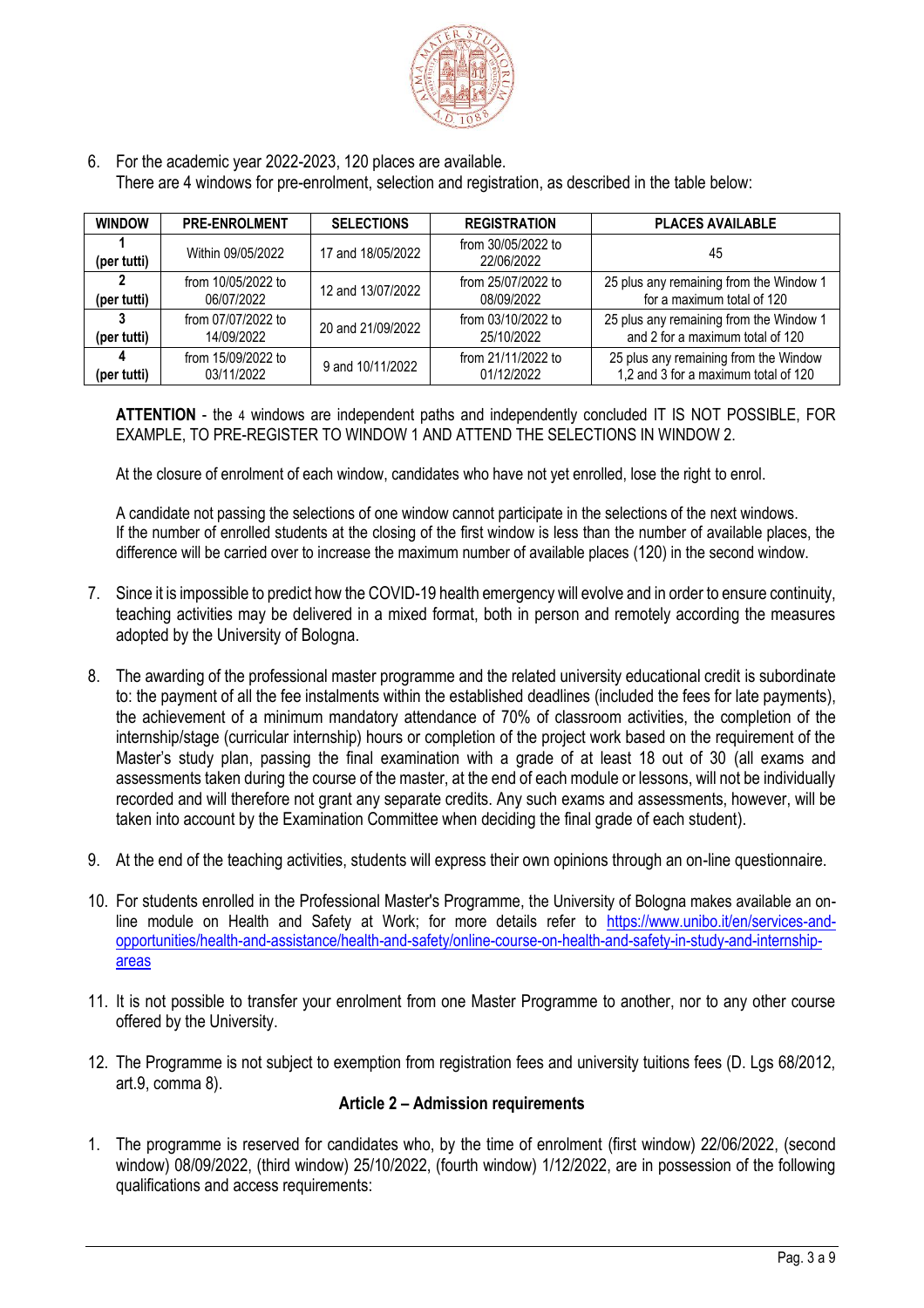

- first cycle degree and/or second / single cycle degree obtained under D.M. 270/04 or first cycle degree and/or second / single cycle degree obtained under the laws previously in force (DM 509/99 and Old Regulations):
- first cycle degree and/or second / single cycle degree obtained abroad deemed equivalent to those described in point above by the admission committee, for the purposes of admission to the Master.
- Sound Knowledge of the English language for the English Paths.
- 2. Candidates who apply for the programme with **a degree obtained abroad** must produce the Declaration of Value with the academic qualification and the academic transcript officially translated and legalized (the translation is not necessary for qualifications and certificates in English, French or Spanish). For academic qualifications awarded by institutions in countries in the European Higher Education Area (Bologna Process), only the declaration of value can be replaced by a Diploma Supplement, based on the European

Commission form and issued by the relevant University. For further information about "Declaration of value, translation, and legalization" check the Unibo website

[https://www.unibo.it/en/teaching/enrolment-transfer-and-final-examination/declaration-of-value-translation-and](https://www.unibo.it/en/teaching/enrolment-transfer-and-final-examination/declaration-of-value-translation-and-legalization)[legalization](https://www.unibo.it/en/teaching/enrolment-transfer-and-final-examination/declaration-of-value-translation-and-legalization)

- 3. Candidates who, at the registration to the selection process, do not have the required qualifications or meet the necessary requirements will be able to participate in the selection process on the understanding that, if they are successful, they will not be able to enrol until they have sent proof to the Masters Office [\(master@unibo.it\)](mailto:master@unibo.it) that they meet the requirements. Candidates who are successful in the selection process but who do not obtain the required qualifications and meet the admission criteria by the enrolment deadlines will not be able to enrol.
- 4. Non-EU candidates who at the time of applying are in possession of a first cycle degree providing eligibility for the Master, and who are also registered for an education or course at an Italian university, need to have completed and obtained that title before the registration deadlines indicated above in order to register for the Master. It is important to note that a candidate cannot be simultaneously enrolled, for any reason, in two separate university courses.
- 5. The participation of auditors is permitted; the admitted number shall not however exceed 20% of the enrolled students. Anyone interested may express their interest directly to the programme's place of teaching and will be notified directly of the acceptance of their request as well as the details for registration and payment of the programme participation fee. The fee for auditors is 7120,00 (seven thousand one hundred twenty/00) Euro. The first instalment is 1050,00 (one thousand fifty/00) Euro to be paid at registration. The second instalment is 6070,00 (six thousand and seventy/00) Euro to be paid before 30 days have passed since the payment of the first instalment. Attendance is not compulsory for auditors. Moreover, Auditors are not permitted to perform exams or the final examinations, do not take part in the internship, are not required to produce project work, and are not awarded a I level Professional Master Programme in "Gestione d'Impresa – Business Management", or any CFU. Auditors are given a certificate of participation by the place of teaching stating the amount of hours effectively attended.

# **Article 3 – Applying for the selection process and delivery of documents**

- <span id="page-3-0"></span>1. The application for the selection process must be made by 1:00pm CEST on 09/05/2022 (first window) 06/07/2022 (second window); 14/09/2022 (third window); 03/11/2022 (fourth window) through the website [www.unibo.it/Portale/Guida/StudentiOnline](http://www.unibo.it/Portale/Guida/StudentiOnline)
- 2. Methods to apply for the selection process, payment methods for the €60.00 admission fee and delivery methods for the documents required for the selection process, are provided in the instructions attached to this call for applications.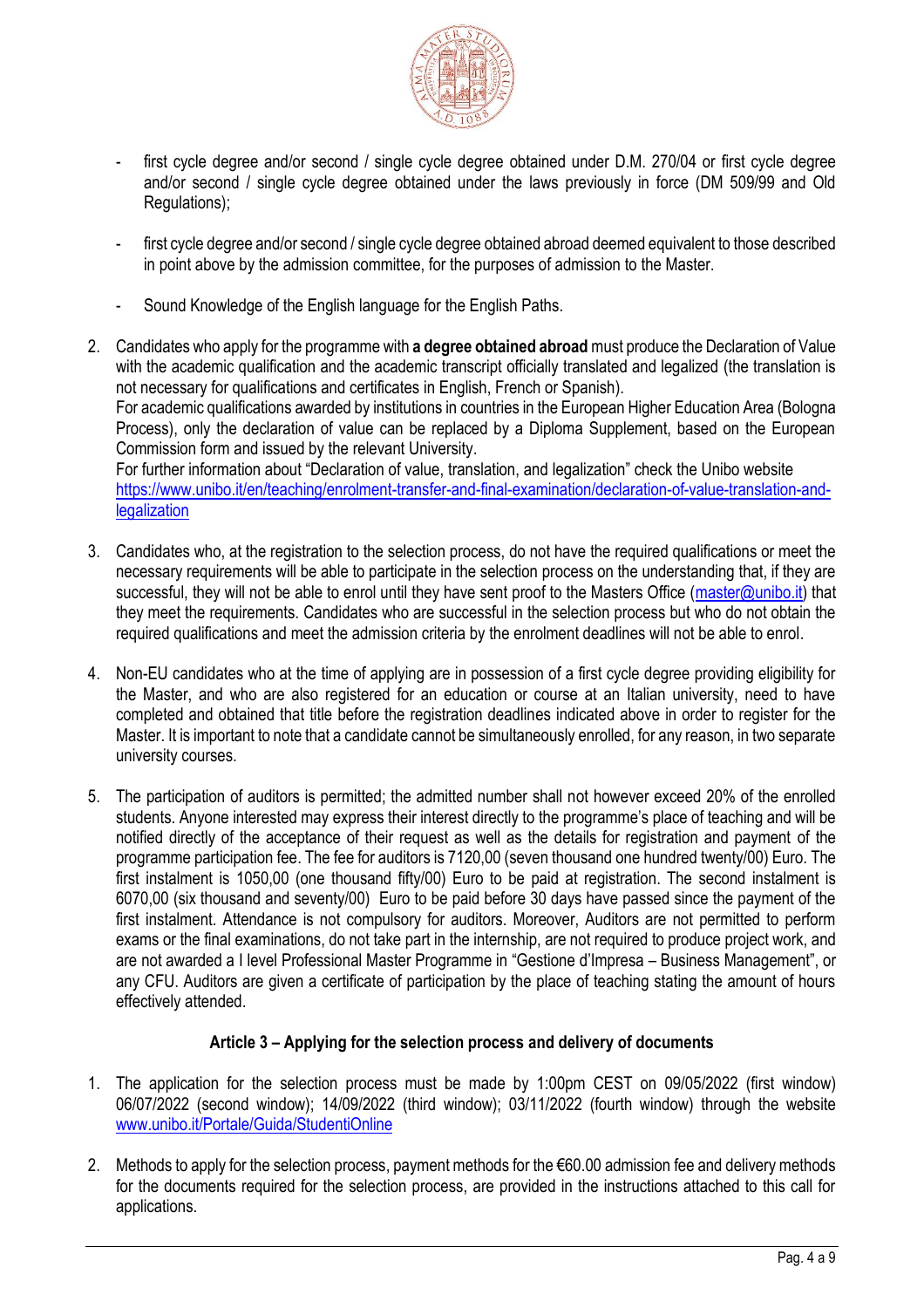

Applications for the selection process will be deemed to be valid only where accompanied by the proof of payment of the 60.00 Euro administrative fee.

- 3. The required documents for the selection process are listed in the procedural instructions **and must be submitted with the specific documents listed below**:
	- a) Curriculum Vitae in English;
	- b) Motivational Letter (in English or Italian according to the chosen path);
	- c) Referral Letter (optional, in English or Italian according to the chosen path)
	- d) Course choice Form
	- e) Recognition photograph
- 4. With regard to point 3 of this article, candidates with a degree obtained abroad must produce the documents listed in article 2.2 of this call. Candidates who pass the selection procedures must show the original hard copies of these documents to the Master's Office.

### **Article 4 – Other information concerning admission for selection and delivery of documents**

- <span id="page-4-0"></span>1. The University of Bologna will not be liable for lost or misdirected communications due to incorrect addresses given by candidates or the late or non-notification of changes to the address given in the on line registration, or for any difficulties in the postal or telegraphic services or any other difficulties which are caused by third parties, acts of providence or force majeure.
- 2. All candidates are admitted to the tests with reserve: the University of Bologna will thereafter exclude candidates who do not possess the admission requirements laid down in this call for applications.
- 3. In the event of false declarations made in the documentation presented by the candidates, relevant for the purposes of registration, without prejudice to the penalties laid down in art. 76 of Presidential Decree no. 445 of 28 December 2000, such candidates will not be permitted to register and will not have any right to reimbursement of the fees paid. Any false declarations will be subject to claims for damages by the affected parties.

### **Article 5 – Selection procedures and admission ranking**

- <span id="page-4-1"></span>1. Admission to the Master is subject to a positive opinion based on a motivational interview that will be held in Italian or in English according to the path chosen by the candidate. The maximum score given by the Admission Board is 100 points. The minimum score of 60/100 must be achieved to pass the selection.
- 2. The Admission Board is appointed by the Programme Director. The person in charge of the selection procedure is the Programme Academic Director.
- 3. The evaluation process will take place:
	- for those enrolled to window 1: 17 and 18 May 2022
	- for those enrolled to window 2: 12 and 13 July 2022
	- for those enrolled to window 3: 20 and 21 September 2022
	- for those enrolled to window 4: 09 and 10 November 2022

At Bologna Business School at a time that will be communicated and in any case between 8 a.m. and 8 p.m. Italian time.

Candidates attending the test must bring a valid identification document with them.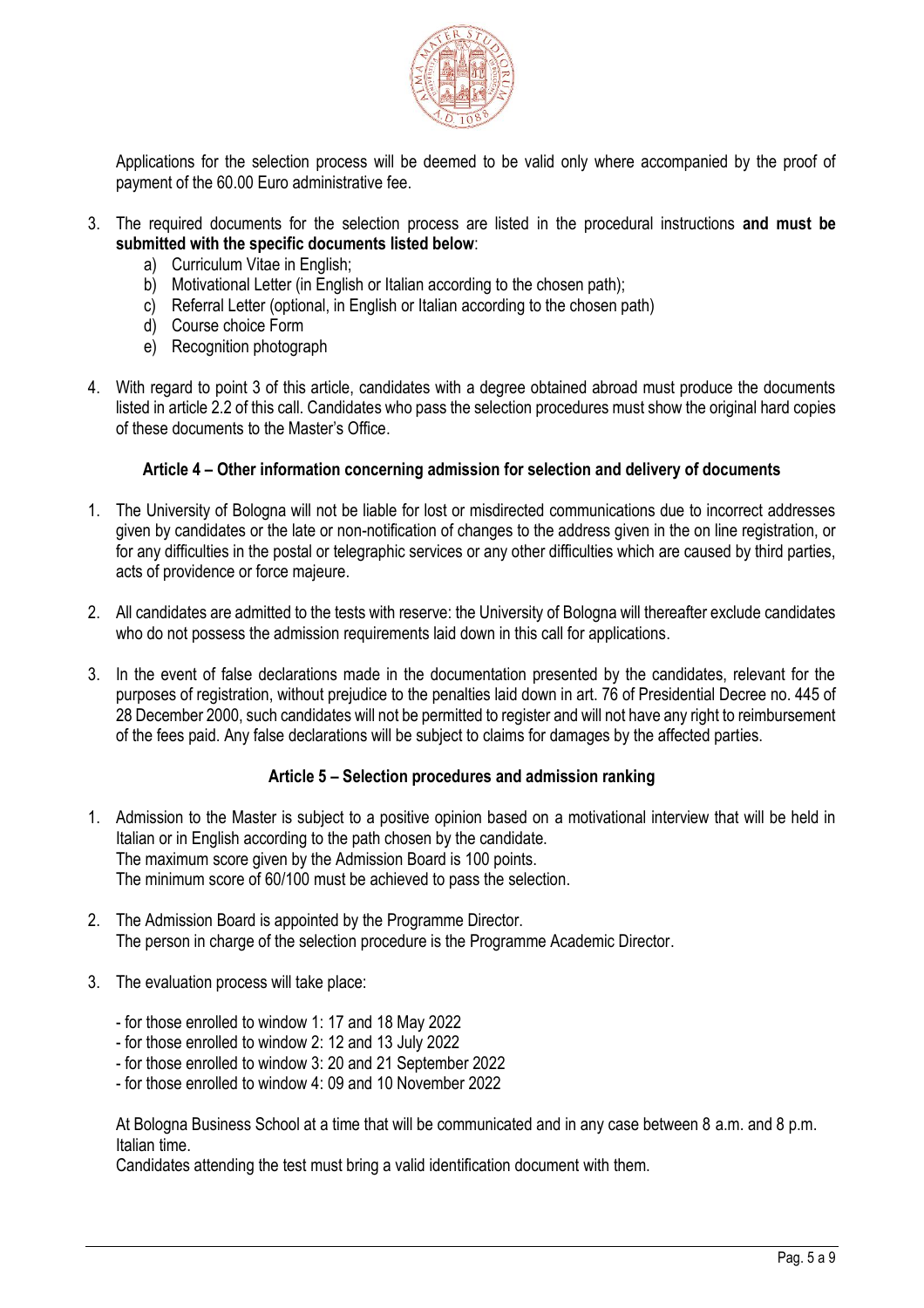

- 4. Candidates with disabilities (ex Italian Law no. 104) or with civil disability, candidates with DSA and other candidates who need to make use of adaptations, as well as of additional time, to support their own deficit, can request it according to the methods specified in the form attached to this announcement.
- 5. Candidates residing or staying abroad, who are for exceptional reasons unable to attend the admission exam at the times and in the methods indicated above, shall provide prompt written motivation to the Director of the Master, contacting the place of teaching (BBS – *detailed Art.9*). The Director may decide to carry out the selection using alternative methods to those described above (such as videoconference) within the rules imposed by the University.
- 6. Admission to the professional master programme is granted to eligible candidates, within the limits of available seats, based on the ranking drawn up on in accordance with the total score awarded. In the event of two candidates with the same score, the younger candidate will rank higher.

## **Article 6 – Tuition fees and methods of payment**

<span id="page-5-0"></span>1. The fee required from students attending the Professional Master Programme is 12.100,00 (twelve thousand one hundred/00) Euro: the first instalment amounts to 1600,00 (sixteen hundred/00) Euro, the second instalment amounts to 6000,00 (sixthousand/00) Euro, the third instalment amounts to 4500,00 (four thousand five hundred/00) Euro.

Where there is external funding (fundraising activities), the cost of enrolment can be reduced, assigning said reductions to candidates based on their position in the 4 ranking lists.

Reduced fees according to the bands listed below are available for students awarded positions of merit in the qualifying lists for the 4 selections:

Band 1: Fees reduced to 9200,00 (nine thousand two hundred/00) Euro. The first instalment is 1600,00 (sixteen hundred/00) Euro. The second instalment is 6000,00 (six thousand/00) Euro. The third instalment is 1600,00 (one thousand six hundred/00) Euro;

Band 2: Fees reduced to 8200,00 (eight thousand two hundred/00) Euro. The first instalment is 1600,00 (sixteen hundred/00) Euro Euro. The second instalment is 6000,00 (six thousand/00) Euro. The third instalment is 600,00 (six hundred/00) Euro.

Band 3: Fees reduced to 7120,00 (seven thousand one hundred twenty/00) Euro. The first instalment is 1600,00 (sixteen hundred/00) Euro. The second instalment is 5520,00 (five thousand five hundred and twenty/00) Euro. Band 4: total tuition waiver, in the case of all tuition fees being waived, the student must none the less pay a fixed fee of 184,54 (one hundred and eightyfour/54) Euro (required for the regional tax, stamps, insurance and professional master programme certificate).

The first instalment must be paid on enrolment, according to the established calendar:

- Window 1: from 30/05/2022 to 22/06/2022
- Window 2: from 25/07/2022 to 08/09/2022
- Window 3: from 03/10/2022 to 25/10/2022
- Window 4: from 21/11/2022 to 01/12/2022

The second instalment must be paid within 30/12/2022. Third instalment must be paid within 28/04/2023. Information on how to make payments related to the instalments after the first will be provided via email in due time before the respective deadline.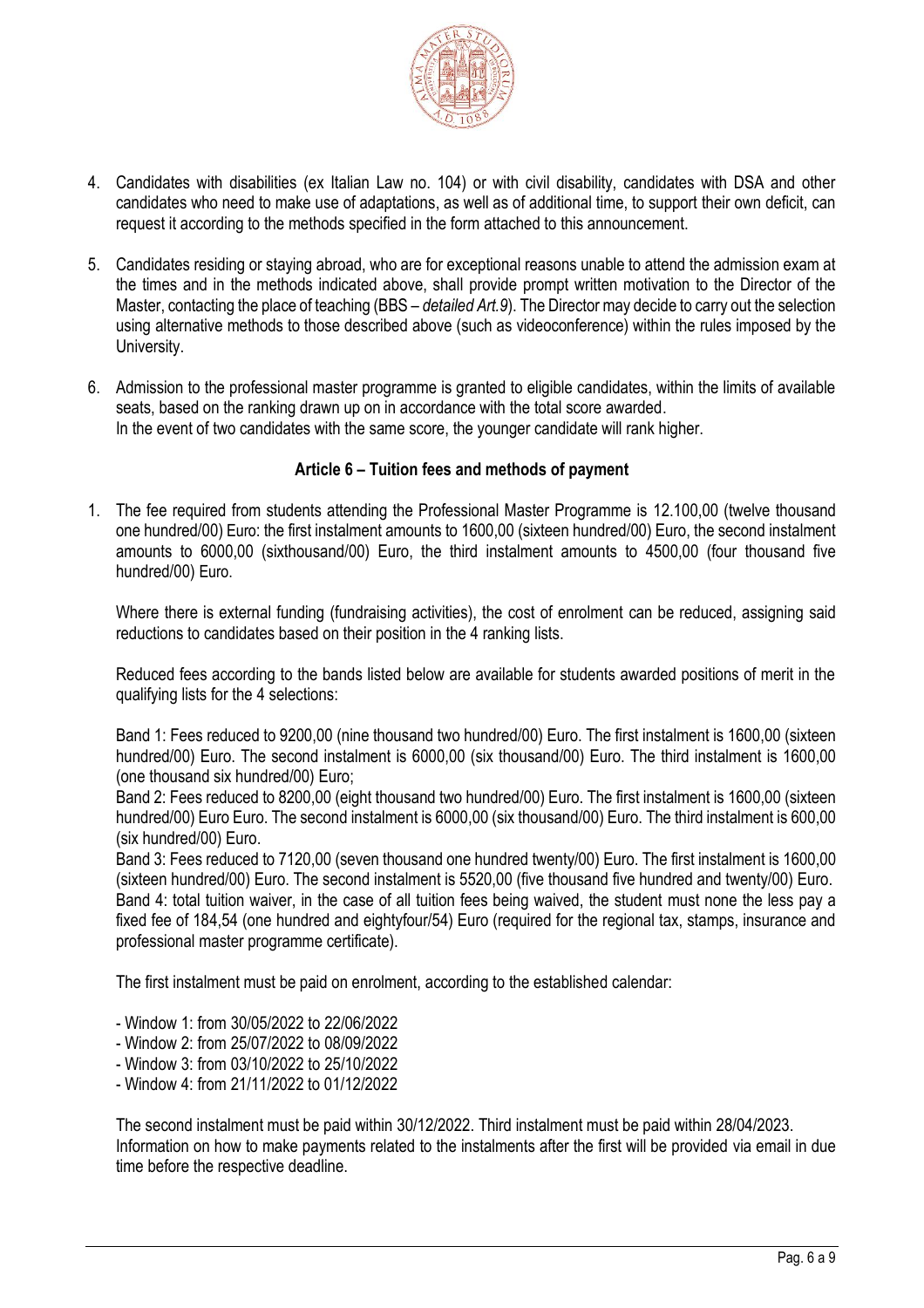

The late payment of the second and third instalment beyond the set date will lead to the payment of a fine of 60.00 Euro. Late instalments and relative fines must be paid within 30 days of the deadline. Students whom have not performed payments correctly will not be allowed to perform the final exam.

- 2. Payments must be made according the methods available on Studenti Online [www.studenti.unibo.it](about:blank)
- 3. The cost of the student's enrolment to the Programme may be borne by third parties (public authorities, foundations, businesses, etc.). In this case, please contact the place of teaching prior to the selection procedure in order to obtain the format of *nominal letter of intent* and send the letter - filled and signed from third parties – to BBS – detailed in Art. 9 (and to ufficio master [master@unibo.it](mailto:master@unibo.it) in copy) by the entrance exam date. Following payment, the university or BBS issue an accounts receipt.

# **Article 7 – Registration and incompatibility**

- <span id="page-6-0"></span>1. Registration must be made by the deadline of 22/06/2022 (first window), 08/09/2021 (second window), 25/10/2021 (third window), 01/12/2022 (fourth window) through to the website [www.unibo.it/Portale/Guida/StudentiOnline](http://www.unibo.it/Portale/Guida/StudentiOnline)
- 2. Online registration methods are explained in the instructions attached to this call for applications.
- 3. Registration is deemed to be completed with the payment and uploading one passport photo.
- 4. With regard to the point 3 of this article, non-EU citizens must produce:
	- a Study Visa (post-graduate studies) and a copy of the receipt confirming the application for the residence permit *or*
	- a copy of the resident permit, as according to art. 39 comma 4 TU Immigration (registering in a university Master is allowed for non-EU citizens whom are already in possession of an EU long-term permit - e.g. a residence card - or a residence permit for: employment, self-employment or for investor; family reasons; political or humanitarian asylum - political asylum, subsidiary protection, humanitarian protection; religious reasons).

For candidates who are already in possession of a residence permit for studies for at least one year, it is specified that this permit must be of a renewable type (e.g. a residence permit issued for an Italian language course is not renewable) and, in order to be renewed, said permit must be held alongside the Italian degree for which it was initially released.

For more details refer to [https://www.unibo.it/en/teaching/professional-master/information-on-professional](https://www.unibo.it/en/teaching/professional-master/information-on-professional-master/information-for-international-students)[master/information-for-international-students](https://www.unibo.it/en/teaching/professional-master/information-on-professional-master/information-for-international-students)

5. Any candidate wishing to withdraw from enrolment or decide not to pay the tuition fee after having successfully passed selections must immediately notify the Master's office. Withdrawals must be sent in written form either by e-mail a[t master@unibo.it](mailto:master@unibo.it) or by fax at +39 051-2086222, attaching a front and back copy of their ID document, in order to allow the seats to be filled by other candidates.

Free places will be filled only for ranking lists including more eligible candidates than the maximum number of available seats and if there are seats available after the deadline for registrations of admitted candidates.

The first working day following the deadline for registration, the Master's office will check the number of available seats and will contact, by telephone or e-mail, the eligible candidates, following the order of their position in the admission ranking. If they are still interested in registering for the programme, they must proceed to do so by the deadline indicated by the office and in the methods described in the call for applications.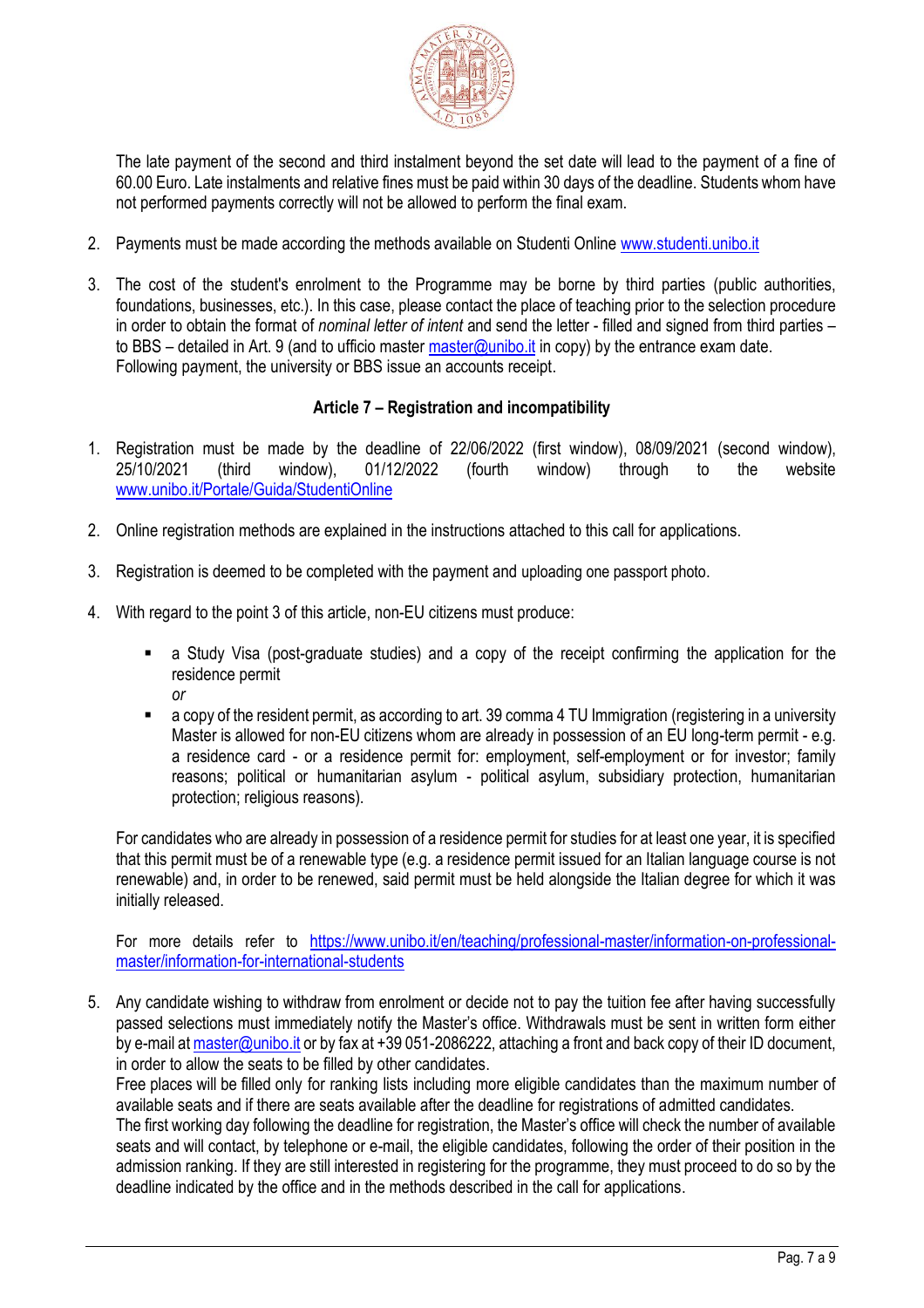

6. Under the terms of article 142 of the Italian Law T. U.1592/1933, it is forbidden to register with more than one university degree programme at any one time. Therefore, students registering with this professional master programme will not be able to register with any other Master, specialisation school, PhD, first or second cycle degree programme at the same time.

This clause does not apply to post-graduate ("alta formazione"), Lifelong Learning programme or Summer/Winter schools.

For conditions other than those mentioned above, please refer to the respective regulations and the competent offices.

## **Article 8 – Withdrawal from the programme**

- <span id="page-7-0"></span>1. Students undergoing the master, after having paid one or more instalments of enrolment in the master, who then decide to withdraw from participation in the Master, are not entitled, for any reason, to a refund of the fees paid. The withdrawal from studies is a formal and irrevocable act through which you decide to end your university career. For the withdrawal form please contact the Master Office [\(master@unibo.it\)](mailto:master@unibo.it). The filled in, signed hard copy of the form must be returned to the Master's Office complete with the duty stamp, along with a copy of a valid identity document and your personal student card.
- 2. For non-EU students the withdrawal from the program will result in the loss of necessary requisites for a legal stay in Italy.

## **Article 9 – Information and contacts**

<span id="page-7-1"></span>1. For *scientific and teaching information* (teaching programme, lesson timetable, exams, internships or project works etc.) contact the place of teaching at:

Bologna Business School (BBS) – Villa Guastavillani, Via degli Scalini, 18 - 40136 Bologna (BO) - Italy Tel. +39 0512090111 Mon. - Fri. from 09,00 a.m. to 06,00 p.m. Michele Coco - phone. +39 0512090169 Alessandra de Nichilo - phone. +39 0512090145 Email: gestioneimpresa@bbs.unibo.it for track in Italian language businessmanagement@bbs.unibo.it for track in English language Certified E-mail (PEC): fondazionebbs@pec.it

2. Any *administrative information* can be obtained from the Master's Office.

The Master's Office is located at 45 Strada Maggiore - Bologna 40125, and it is open to public – on appointment – during the following hours: Monday, Wednesday, Friday from 9:00 to 11:15 Tuesday and Thursday from 14:30 to 15:30 Telephone +39 0512092798 Email [master@unibo.it](mailto:master@unibo.it) Pec [scriviunibo@pec.unibo.it](mailto:scriviunibo@pec.unibo.it)

Documents may be sent by registered mail with return receipt to the Masters Office: *Alma Mater Studiorum – Università di Bologna, Settore Post Lauream, Ufficio Master, via Zamboni, 33 – 40126 Bologna* 

- 3. The University of Bologna will not be liable for any delays in delivery, lost post or incomplete documentation.
- 4. The only method of advertisement of this call for applications are the notices published on the University of Bologna portal [www.unibo.it](http://www.unibo.it/)